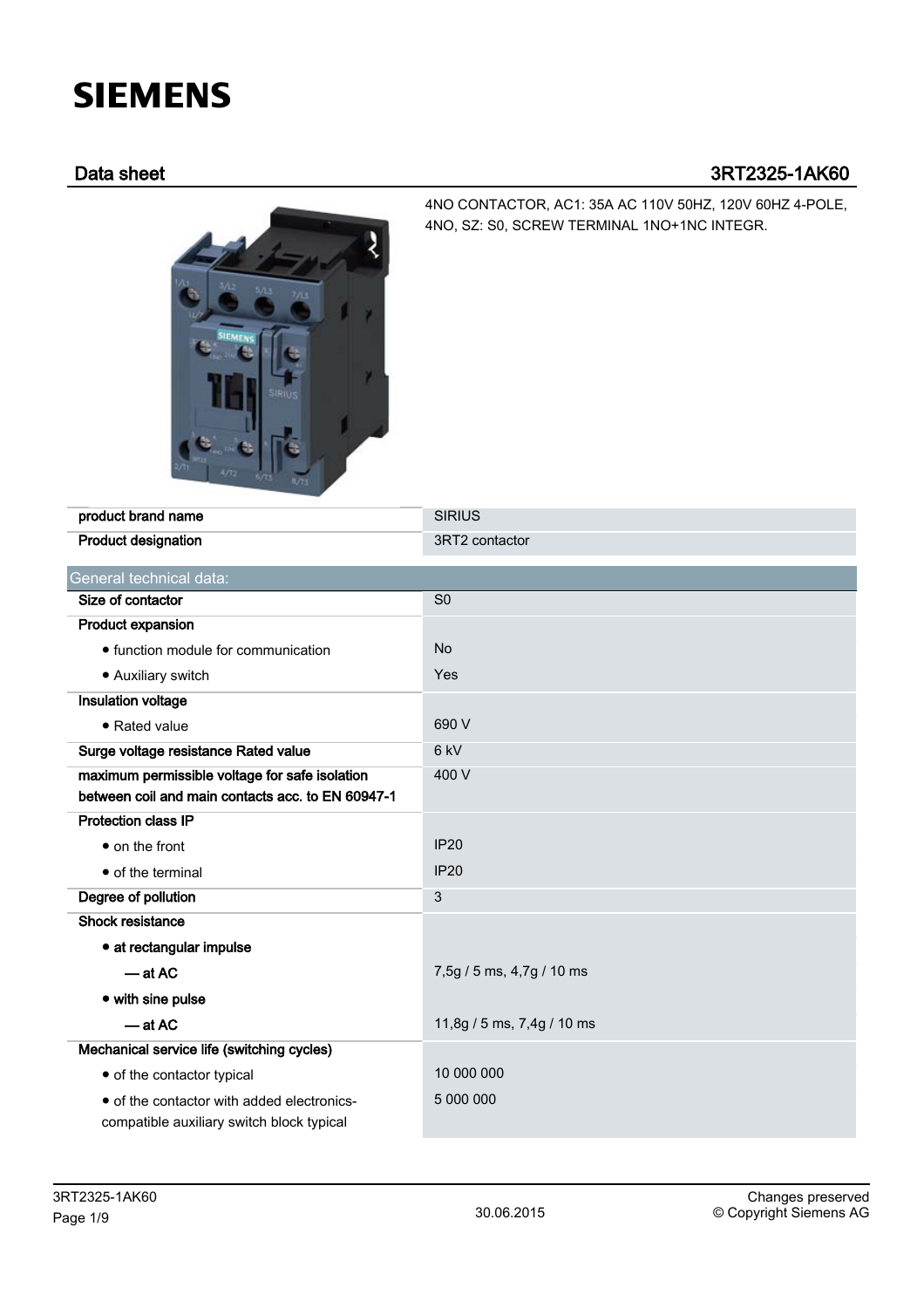| • of the contactor with added auxiliary switch |  |
|------------------------------------------------|--|
| block typical                                  |  |

10 000 000

| <b>DIOCK TYPICAL</b>                                           |                   |
|----------------------------------------------------------------|-------------------|
| <b>Ambient conditions:</b>                                     |                   |
| Installation altitude at height above sea level                | 2 000 m           |
| maximum                                                        |                   |
| <b>Ambient temperature</b>                                     |                   |
| · during operation                                             | $-25$ +60 °C      |
| · during storage                                               | $-55$ +80 °C      |
| Main circuit:                                                  |                   |
| Number of NO contacts for main contacts                        | $\overline{4}$    |
| Number of NC contacts for main contacts                        | $\mathbf 0$       |
| <b>Operating voltage</b>                                       |                   |
| • at AC-3 Rated value maximum                                  | 690 V             |
| <b>Operating current</b>                                       |                   |
| $\bullet$ at AC-1 at 400 V                                     |                   |
| - at ambient temperature 40 °C Rated value                     | 35 A              |
| • at AC-1 up to 690 V                                          |                   |
| - at ambient temperature 40 °C Rated value                     | 35 A              |
| - at ambient temperature 60 °C Rated value                     | 30 A              |
| • at AC-2 at 400 V Rated value                                 | 15.5 A            |
| $\bullet$ at AC-3                                              |                   |
| - at 400 V Rated value                                         | 15.5A             |
| Connectable conductor cross-section in main circuit<br>at AC-1 |                   |
| • at 60 °C minimum permissible                                 | $6 \text{ mm}^2$  |
| • at 40 °C minimum permissible                                 | $10 \text{ mm}^2$ |
| <b>Operating current</b>                                       |                   |
| • with 1 current path at DC-1                                  |                   |
| - at 24 V Rated value                                          | 35 A              |
| - at 110 V Rated value                                         | 4.5A              |
| - at 220 V Rated value                                         | 1 A               |
| - at 440 V Rated value                                         | 0.4A              |
| • with 2 current paths in series at DC-1                       |                   |
| - at 24 V Rated value                                          | 35 A              |
| - at 110 V Rated value                                         | 35 A              |
| - at 220 V Rated value                                         | 1 A               |
| - at 440 V Rated value                                         | 1A                |
| • with 3 current paths in series at DC-1                       |                   |
| - at 24 V Rated value                                          | 35 A              |
| - at 110 V Rated value                                         | 35 A              |
| - at 220 V Rated value                                         | 30 A              |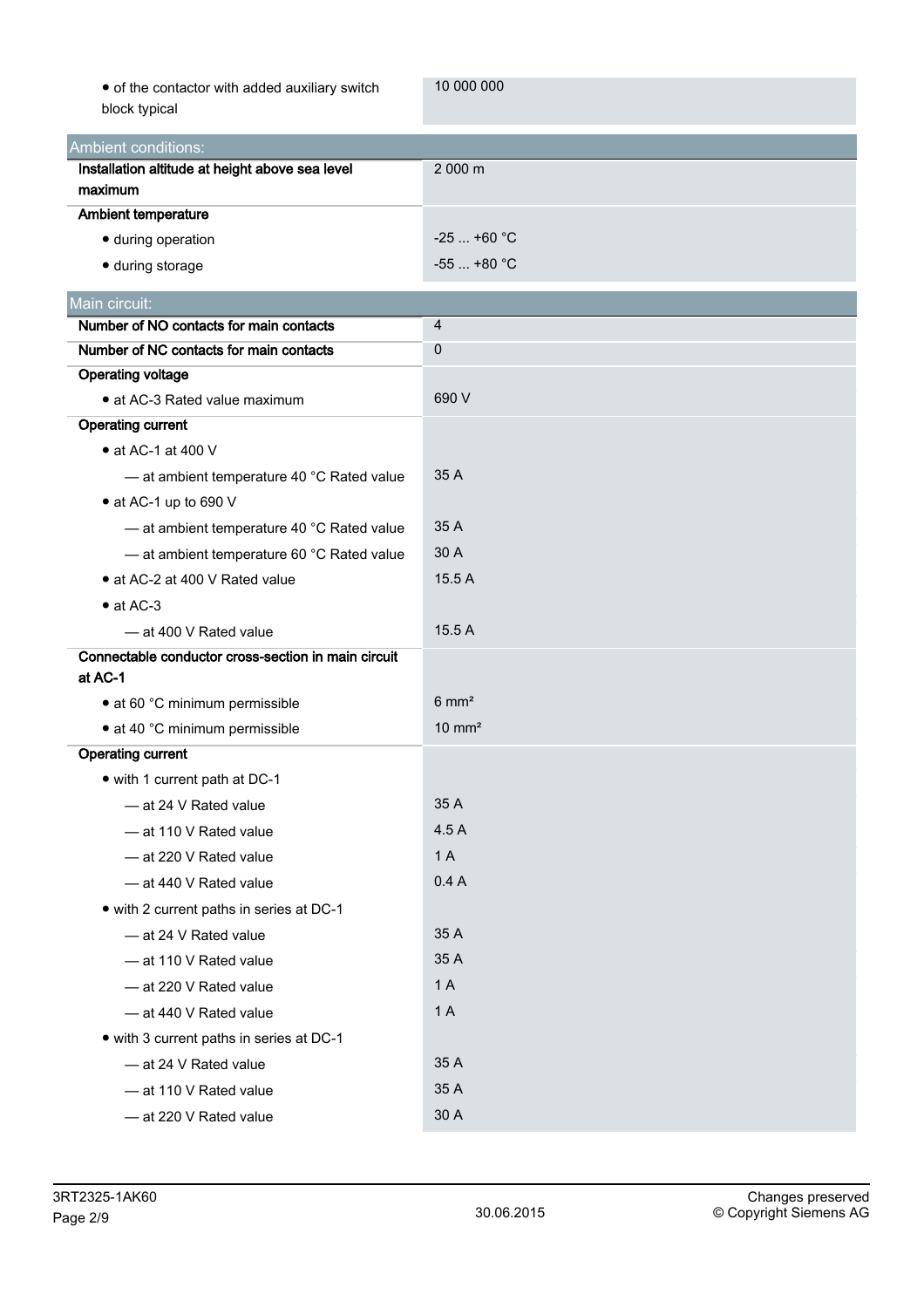| - at 440 V Rated value                                                     | 2.9A      |
|----------------------------------------------------------------------------|-----------|
| <b>Operating current</b>                                                   |           |
| • with 1 current path at DC-3 at DC-5                                      |           |
| - at 24 V Rated value                                                      | 20 A      |
| $-$ at 110 V Rated value                                                   | 2.5A      |
| - at 220 V Rated value                                                     | 1 A       |
| - at 440 V Rated value                                                     | 0.09A     |
| • with 2 current paths in series at DC-3 at DC-5                           |           |
| - at 110 V Rated value                                                     | 15A       |
| $-$ at 220 V Rated value                                                   | 3A        |
| - at 24 V Rated value                                                      | 35 A      |
| - at 440 V Rated value                                                     | 0.27A     |
| • with 3 current paths in series at DC-3 at DC-5                           |           |
| - at 110 V Rated value                                                     | 35 A      |
| - at 220 V Rated value                                                     | 10 A      |
| - at 24 V Rated value                                                      | 35 A      |
| - at 440 V Rated value                                                     | 0.6A      |
| <b>Operating power</b>                                                     |           |
| $\bullet$ at AC-1                                                          |           |
| - at 230 V Rated value                                                     | 20 kW     |
| - at 230 V at 60 °C Rated value                                            | 11 kW     |
| - at 400 V Rated value                                                     | 20 kW     |
| $-$ at 400 V at 60 °C Rated value                                          | 20 kW     |
| • at AC-2 at 400 V Rated value                                             | 7.5 kW    |
| $\bullet$ at AC-3                                                          |           |
| $-$ at 230 V Rated value                                                   | 4 kW      |
| - at 400 V Rated value                                                     | 7.5 kW    |
| Thermal short-time current restricted to 10 s                              | 124 A     |
| Active power loss at AC-3 at 400 V for rated value of                      | 0.9W      |
| the operating current per conductor<br>No-load switching frequency         |           |
| $\bullet$ at AC                                                            | 5 000 1/h |
| <b>Operating frequency</b>                                                 |           |
| • at AC-1 maximum                                                          | 1 000 1/h |
| • at AC-2 maximum                                                          | 1 000 1/h |
| • at AC-3 maximum                                                          | 1 000 1/h |
| • at AC-4 maximum                                                          | 300 1/h   |
|                                                                            |           |
| Control circuit/ Control:<br>Type of voltage of the control supply voltage | AC        |
| Control supply voltage at AC                                               |           |
| · at 50 Hz Rated value                                                     | 110 V     |
|                                                                            |           |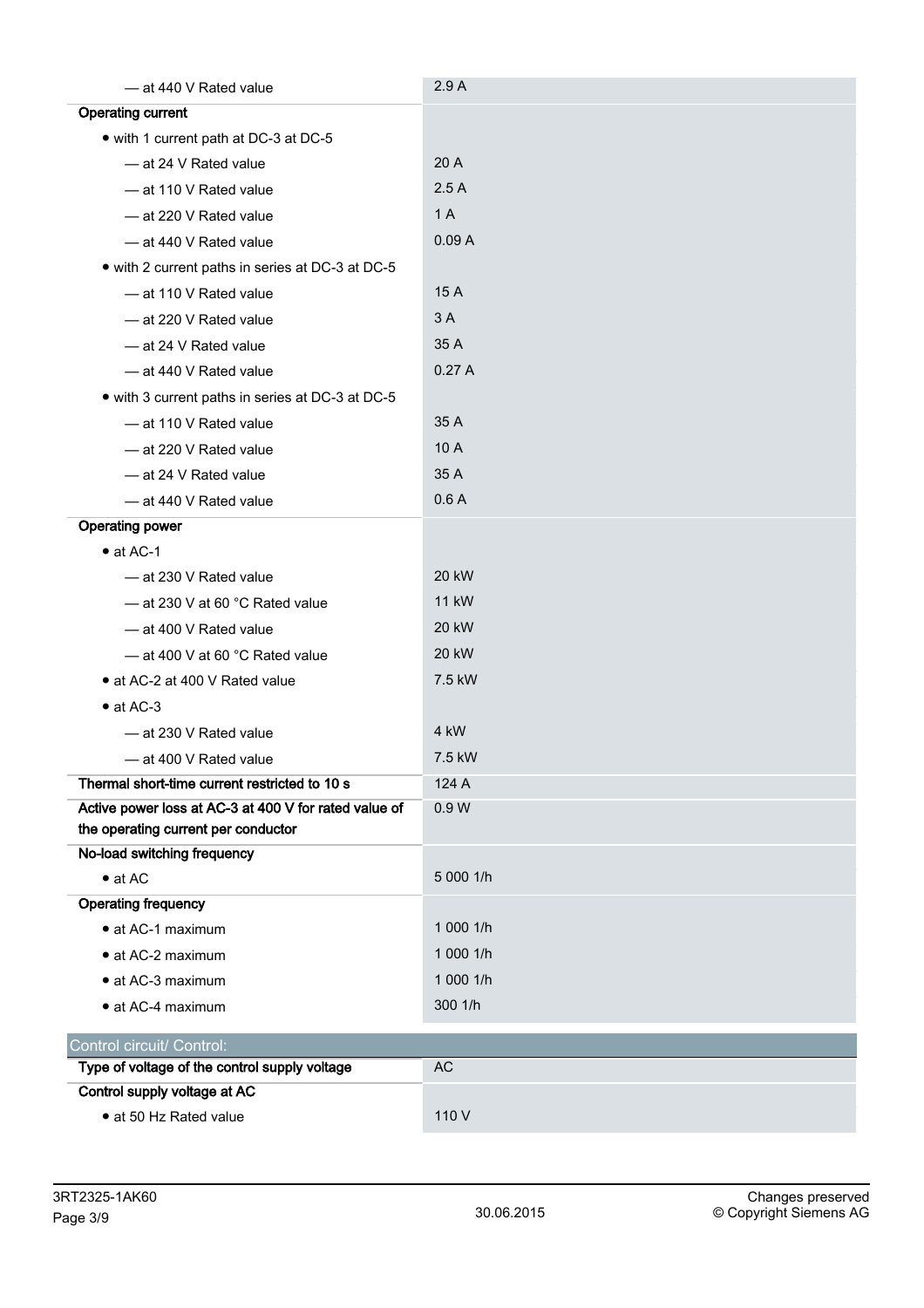| • at 60 Hz Rated value                                | 120 V        |
|-------------------------------------------------------|--------------|
| Operating range factor control supply voltage rated   |              |
| value of the magnet coil at AC                        |              |
| $\bullet$ at 50 Hz                                    | 0.8 1.1      |
| $\bullet$ at 60 Hz                                    | 0.851.1      |
| Apparent pick-up power of the magnet coil at AC       |              |
| $\bullet$ at 50 Hz                                    | 68 V·A       |
| $\bullet$ at 60 Hz                                    | 67 V·A       |
| Inductive power factor with closing power of the coil |              |
| $\bullet$ at 50 Hz                                    | 0.72         |
| $\bullet$ at 60 Hz                                    | 0.74         |
| Apparent holding power of the magnet coil at AC       |              |
| $\bullet$ at 50 Hz                                    | 7.9 V A      |
| $\bullet$ at 60 Hz                                    | 6.5 V·A      |
| Inductive power factor with the holding power of the  |              |
| coil                                                  |              |
| $\bullet$ at 50 Hz                                    | 0.25         |
| $\bullet$ at 60 Hz                                    | 0.28         |
| <b>Closing delay</b>                                  |              |
| $\bullet$ at AC                                       | 9  38 ms     |
| <b>Opening delay</b>                                  | 4  16 ms     |
|                                                       |              |
| $\bullet$ at AC                                       |              |
| Arcing time                                           | 10  10 ms    |
| Auxiliary circuit:                                    |              |
| Number of NC contacts                                 |              |
| • for auxiliary contacts                              |              |
| - instantaneous contact                               | $\mathbf 1$  |
| Number of NO contacts                                 |              |
| • for auxiliary contacts                              |              |
| - instantaneous contact                               | $\mathbf{1}$ |
| Operating current at AC-12 maximum                    | 10 A         |
| <b>Operating current at AC-15</b>                     |              |
| · at 230 V Rated value                                | 10 A         |
| • at 400 V Rated value                                | 3A           |
| • at 500 V Rated value                                | 2A           |
| • at 690 V Rated value                                | 1A           |
| <b>Operating current at DC-12</b>                     |              |
| · at 24 V Rated value                                 | 10 A         |
| • at 48 V Rated value                                 | 6A           |
| • at 60 V Rated value                                 | 6 A          |
| • at 110 V Rated value                                | 3A           |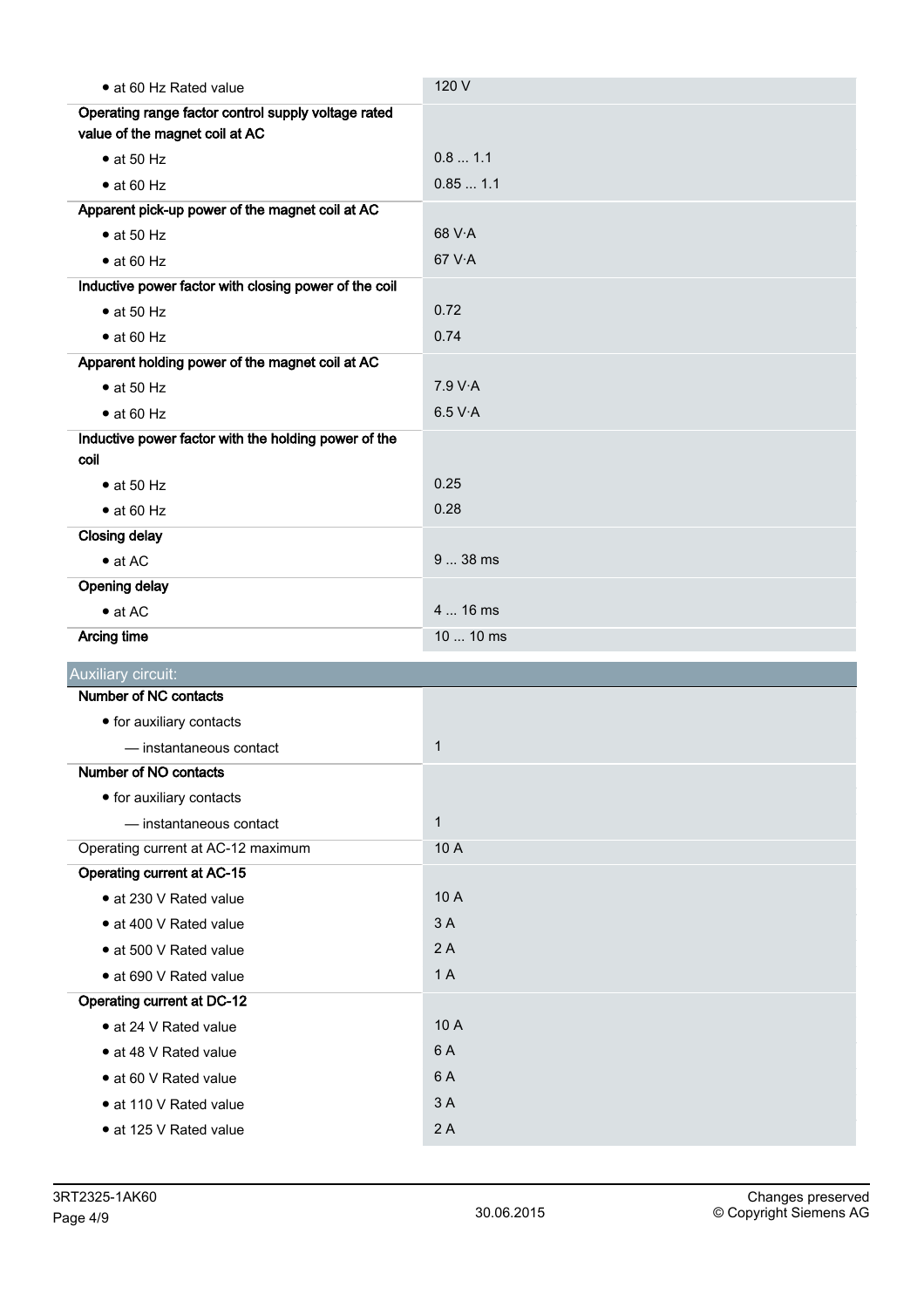| Contact reliability of the auxiliary contacts | 1 faulty switching per 100 million (17 V, 1 mA) |
|-----------------------------------------------|-------------------------------------------------|
| • at 600 V Rated value                        | 0.1A                                            |
| • at 220 V Rated value                        | 0.3A                                            |
| • at 125 V Rated value                        | 0.9A                                            |
| • at 110 V Rated value                        | 1 A                                             |
| • at 60 V Rated value                         | 2 A                                             |
| • at 48 V Rated value                         | 2 A                                             |
| • at 24 V Rated value                         | 10A                                             |
| Operating current at DC-13                    |                                                 |
| • at 600 V Rated value                        | 0.15A                                           |
| • at 220 V Rated value                        | 1 A                                             |
|                                               |                                                 |

| UL/CSA ratings:                                     |                  |
|-----------------------------------------------------|------------------|
| Full-load current (FLA) for three-phase AC motor    |                  |
| • at 480 V Rated value                              | 14A              |
| • at 600 V Rated value                              | 17 A             |
| yielded mechanical performance [hp]                 |                  |
| • for single-phase AC motor                         |                  |
| $-$ at 110/120 V Rated value                        | 1 hp             |
| $-$ at 230 V Rated value                            | 3 hp             |
| • for three-phase AC motor                          |                  |
| $-$ at 200/208 V Rated value                        | 3 <sub>hp</sub>  |
| $-$ at 220/230 V Rated value                        | 5 <sub>hp</sub>  |
| $-$ at 460/480 V Rated value                        | 10 <sub>hp</sub> |
| $-$ at 575/600 V Rated value                        | 15 <sub>hp</sub> |
| Contact rating of the auxiliary contacts acc. to UL | A600 / Q600      |
|                                                     |                  |

| Short-circuit: |  |  |
|----------------|--|--|
|                |  |  |
|                |  |  |

| Design of the fuse link                                |                                                |
|--------------------------------------------------------|------------------------------------------------|
| • for short-circuit protection of the main circuit     |                                                |
| - with type of assignment 1 required                   | gL/gG LV HRC 3NA, DIAZED 5SB, NEOZED 5SE: 63 A |
| - with type of assignment 2 required                   | gL/gG LV HRC 3NA, DIAZED 5SB, NEOZED 5SE: 25 A |
| • for short-circuit protection of the auxiliary switch | fuse $gL/gG: 10 A$                             |
| required                                               |                                                |

| Installation/ mounting/ dimensions: |                                                                                                                                                     |
|-------------------------------------|-----------------------------------------------------------------------------------------------------------------------------------------------------|
| mounting position                   | +/-180° rotation possible on vertical mounting surface; can be<br>tilted forward and backward by $+/- 22.5^{\circ}$ on vertical mounting<br>surface |
| <b>Mounting type</b>                | screw and snap-on mounting onto 35 mm standard mounting rail<br>according to DIN EN 50022                                                           |
| • Side-by-side mounting             | <b>Yes</b>                                                                                                                                          |
| Height                              | 85 mm                                                                                                                                               |
| Width                               | 60 mm                                                                                                                                               |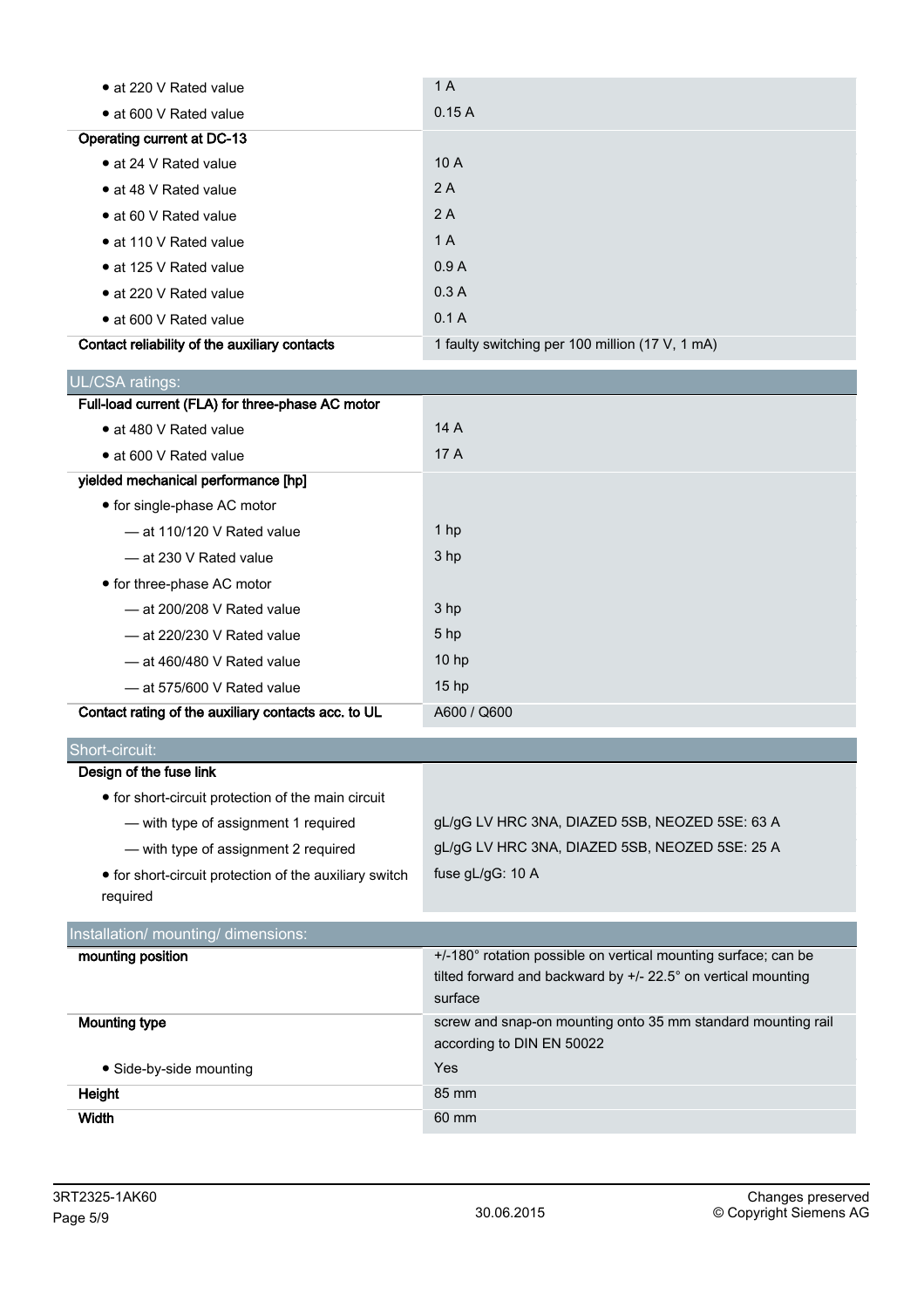| Depth                          | 97 mm           |
|--------------------------------|-----------------|
| Required spacing               |                 |
| • with side-by-side mounting   |                 |
| — forwards                     | 0 <sub>mm</sub> |
| - Backwards                    | 0 <sub>mm</sub> |
| - upwards                      | 0 <sub>mm</sub> |
| - downwards                    | 0 <sub>mm</sub> |
| $-$ at the side                | 0 <sub>mm</sub> |
| • for grounded parts           |                 |
| - forwards                     | 0 <sub>mm</sub> |
| - Backwards                    | 0 <sub>mm</sub> |
| - upwards                      | 0 <sub>mm</sub> |
| $-$ at the side                | 6 mm            |
| - downwards                    | $0 \text{ mm}$  |
| • for live parts               |                 |
| - forwards                     | $0 \text{ mm}$  |
| - Backwards                    | 0 <sub>mm</sub> |
| - upwards                      | $0 \text{ mm}$  |
| - downwards                    | $0 \text{ mm}$  |
| - at the side                  | 6 mm            |
| <b>Connections/ Terminals:</b> |                 |

| Type of electrical connection                    |                                                                                   |
|--------------------------------------------------|-----------------------------------------------------------------------------------|
| • for main current circuit                       | screw-type terminals                                                              |
| • for auxiliary and control current circuit      | screw-type terminals                                                              |
| Type of connectable conductor cross-section      |                                                                                   |
| • for main contacts                              |                                                                                   |
| - single or multi-stranded                       | $2x$ (1  2,5 mm <sup>2</sup> ), $2x$ (2,5  10 mm <sup>2</sup> )                   |
| — finely stranded with core end processing       | 2x (1  2.5 mm <sup>2</sup> ), 2x (2.5  6 mm <sup>2</sup> ), 1x 10 mm <sup>2</sup> |
| • for AWG conductors for main contacts           | 2x(1612), 2x(148)                                                                 |
| Type of connectable conductor cross-section      |                                                                                   |
| • for auxiliary contacts                         |                                                                                   |
| - single or multi-stranded                       | $2x (0.5  1.5 mm2)$ , $2x (0.75  2.5 mm2)$                                        |
| — finely stranded with core end processing       | 2x (0.5  1.5 mm <sup>2</sup> ), 2x (0.75  2.5 mm <sup>2</sup> )                   |
| • for AWG conductors for auxiliary contacts      | 2x (20  16), 2x (18  14)                                                          |
| Safety related data:                             |                                                                                   |
| B10 value with high demand rate acc. to SN 31920 | 1 000 000                                                                         |
| Proportion of dangerous failures                 |                                                                                   |
| • with low demand rate acc. to SN 31920          | 40 %                                                                              |

● with high demand rate acc. to SN 31920 73 % Product function ● Mirror contact acc. to IEC 60947-4-1 Yes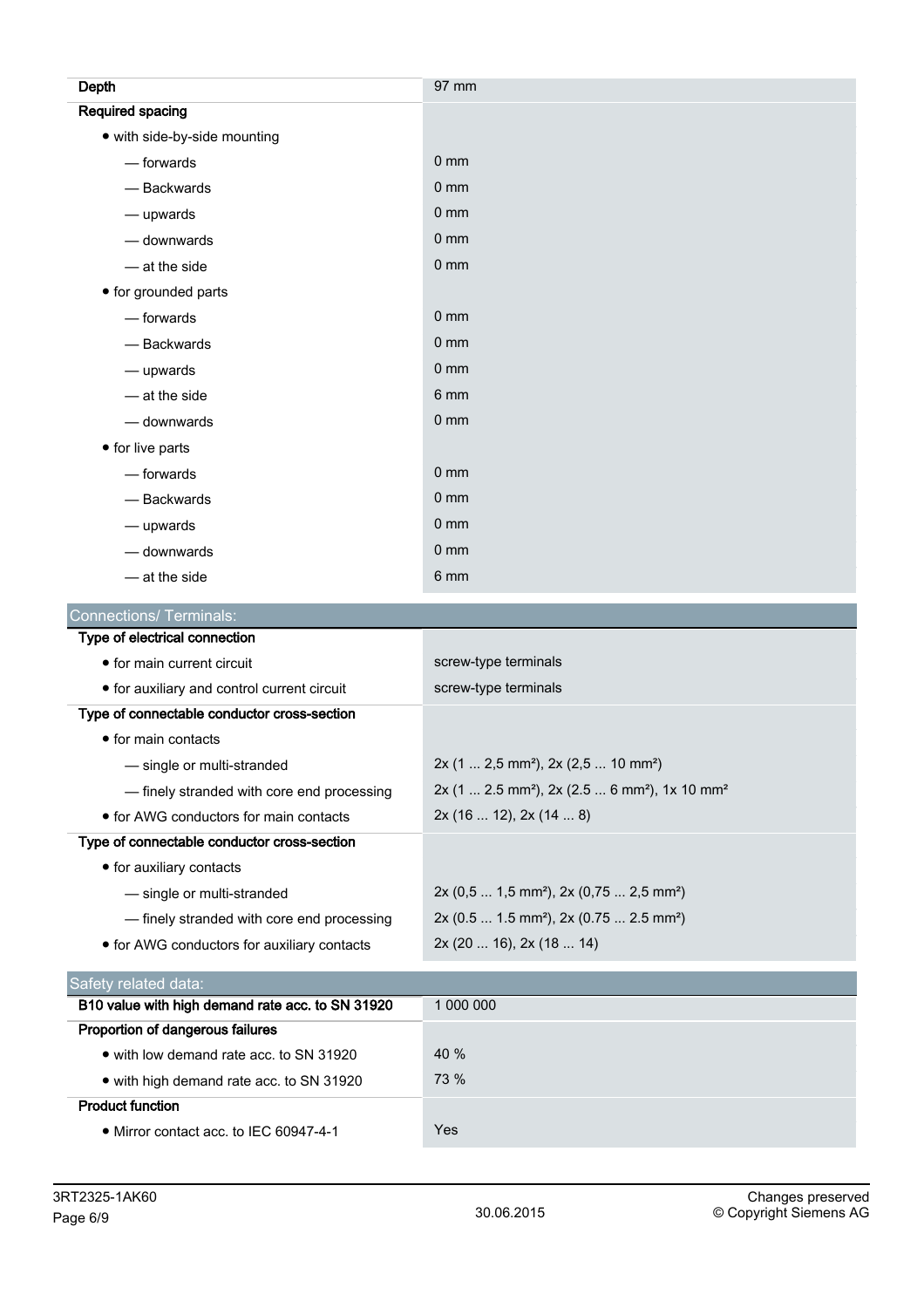| T1 value for proof test interval or service life acc. to<br>20y<br><b>IEC 61508</b> |                                       |                          |                 |                                                    |                                     |
|-------------------------------------------------------------------------------------|---------------------------------------|--------------------------|-----------------|----------------------------------------------------|-------------------------------------|
| Certificates/ approvals:                                                            |                                       |                          |                 |                                                    |                                     |
| <b>General Product Approval</b>                                                     |                                       |                          | <b>EMC</b>      | <b>Functional</b><br>Safety/Safety<br>of Machinery | <b>Declaration of</b><br>Conformity |
|                                                                                     | H <sub>l</sub><br>H                   | UL                       | V<br>C-TICK     | Baumusterbescheini<br>gung                         | $\epsilon$<br>EG-Konf.              |
| <b>Test Certificates</b>                                                            |                                       | <b>Shipping Approval</b> |                 |                                                    |                                     |
| spezielle<br>Prüfbescheinigunge<br>$\overline{u}$                                   | Typprüfbescheinigu<br>ng/Werkszeugnis | ABS                      | REAU<br>VERITAS | dnv<br><b>DNV</b>                                  | Gl<br>GL                            |
|                                                                                     |                                       |                          |                 |                                                    |                                     |
| <b>Shipping Approval</b>                                                            |                                       |                          |                 | other                                              |                                     |
| egister<br><b>LRS</b>                                                               | PRS                                   | <b>RINA</b>              | <b>RMRS</b>     | Bestätigungen                                      | Umweltbestätigung                   |
| other                                                                               |                                       |                          |                 |                                                    |                                     |
|                                                                                     |                                       |                          |                 |                                                    |                                     |

**VDE** 

## Further information

Information- and Downloadcenter (Catalogs, Brochures,…) <http://www.siemens.com/industrial-controls/catalogs>

### Industry Mall (Online ordering system)

<http://www.siemens.com/industrymall>

#### Cax online generator

<http://support.automation.siemens.com/WW/CAXorder/default.aspx?lang=en&mlfb=3RT23251AK60>

#### Service&Support (Manuals, Certificates, Characteristics, FAQs,...) <https://support.industry.siemens.com/cs/ww/en/ps/3RT23251AK60>

Image database (product images, 2D dimension drawings, 3D models, device circuit diagrams, EPLAN macros, ...) [http://www.automation.siemens.com/bilddb/cax\\_de.aspx?mlfb=3RT23251AK60&lang=en](http://www.automation.siemens.com/bilddb/cax_de.aspx?mlfb=3RT23251AK60&lang=en)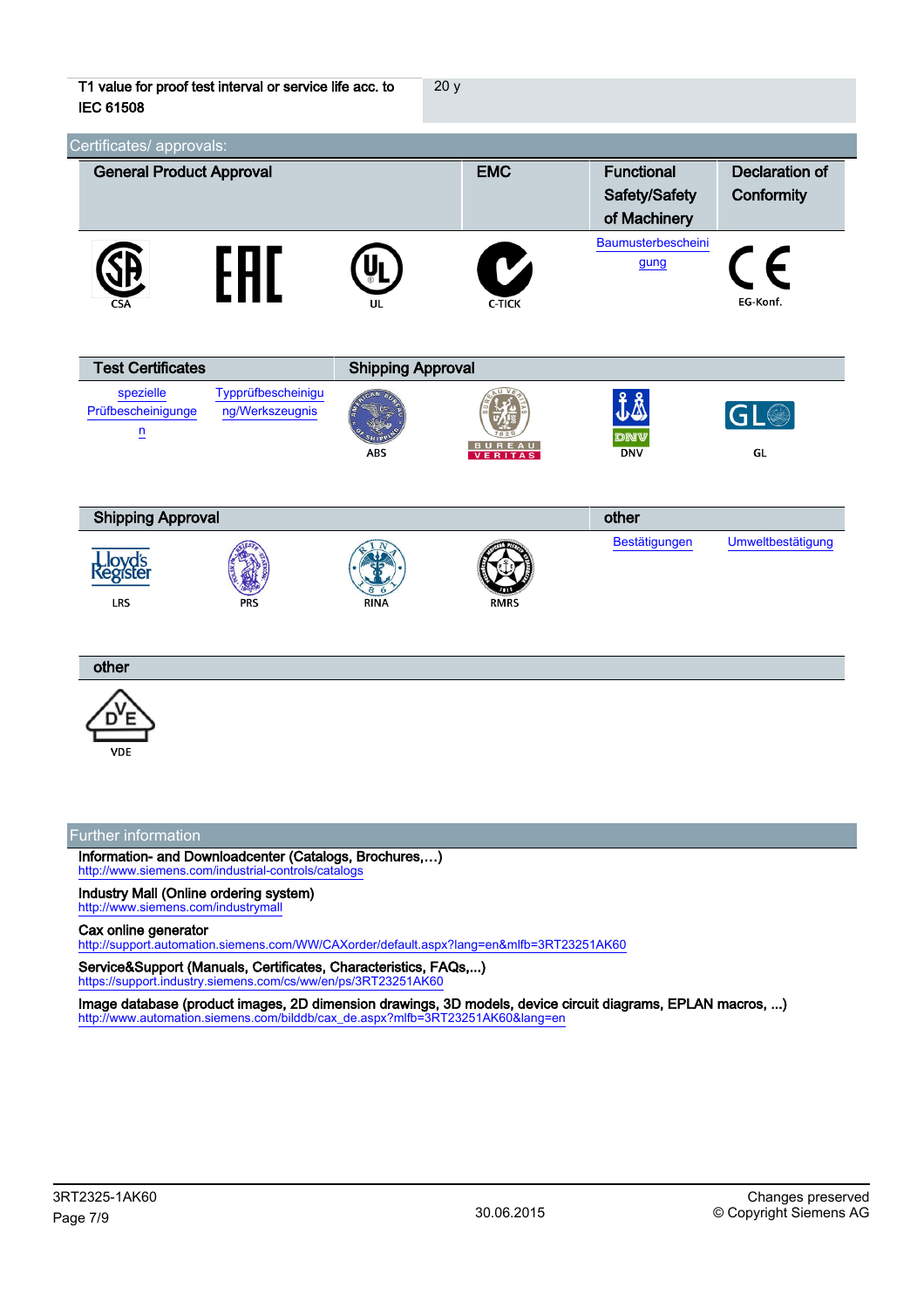

4.8